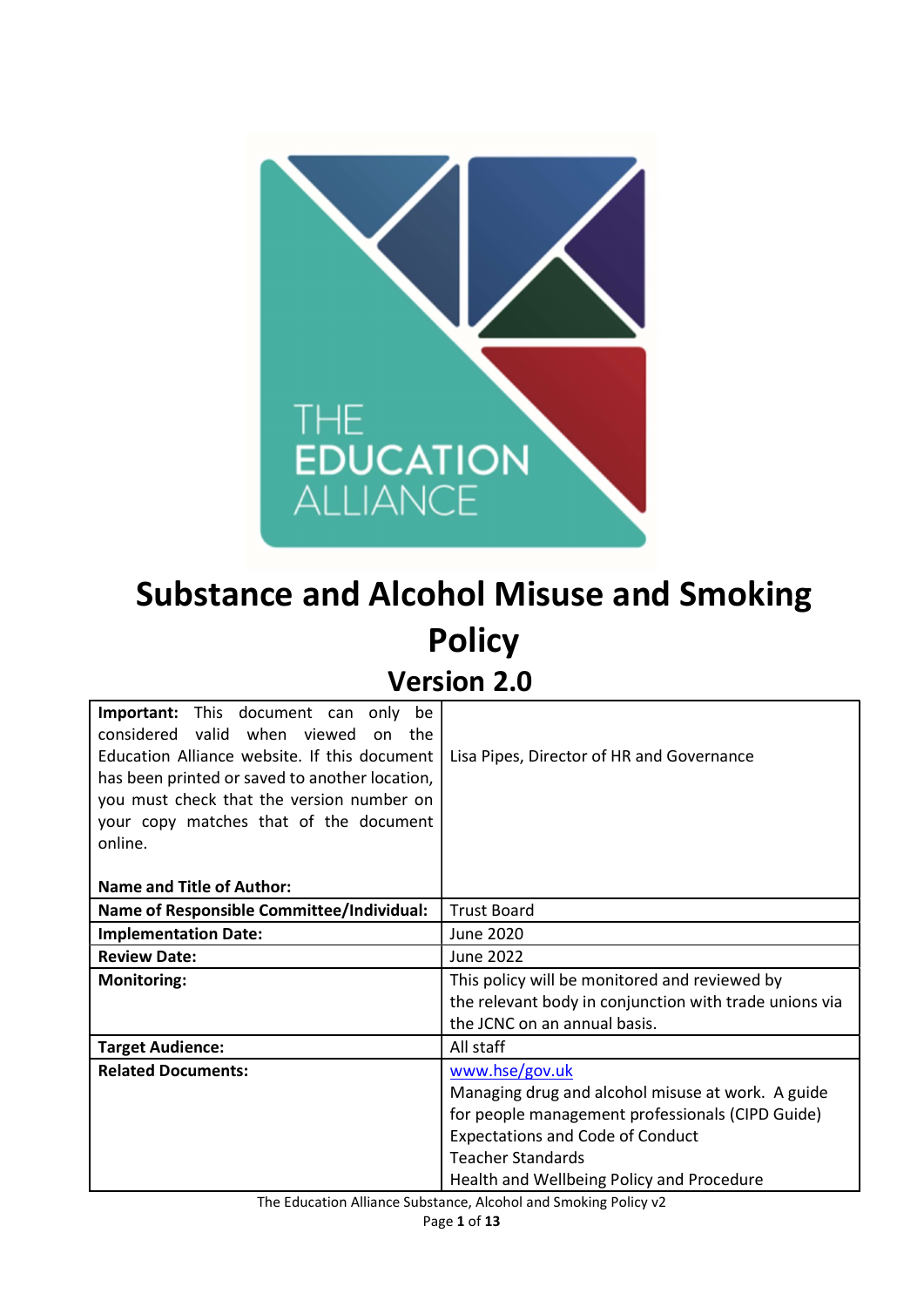| Health and Safety Policy                 |
|------------------------------------------|
| <b>Disciplinary Policy and Procedure</b> |
| <b>Capability Policy and Procedure</b>   |

#### **Contents**

| 1. | <b>Policy Statement</b>                                                  |    |
|----|--------------------------------------------------------------------------|----|
|    | 2. Equality and Diversity                                                |    |
|    | 3. Purpose and Scope                                                     |    |
|    | 4. Roles and Responsibilities                                            | 4  |
| 5. | Definitions                                                              |    |
|    | 6. Smoking                                                               |    |
|    | 7. Prescription Medication                                               |    |
|    | 8. Alcohol, Drugs and Non-Prescription Medication                        |    |
|    | 9. Procedures for Substance and Alcohol Misuse                           |    |
|    | 10. Grievances                                                           | 10 |
|    | 11. Monitoring, compliance and effectiveness of the policy and procedure | 10 |
|    | 12. Review                                                               | 10 |
|    |                                                                          |    |

# Appendices

| 1. Drug classification                              |  |
|-----------------------------------------------------|--|
| 2. Flowchart of support and disciplinary procedures |  |
| 3. Support available to employees                   |  |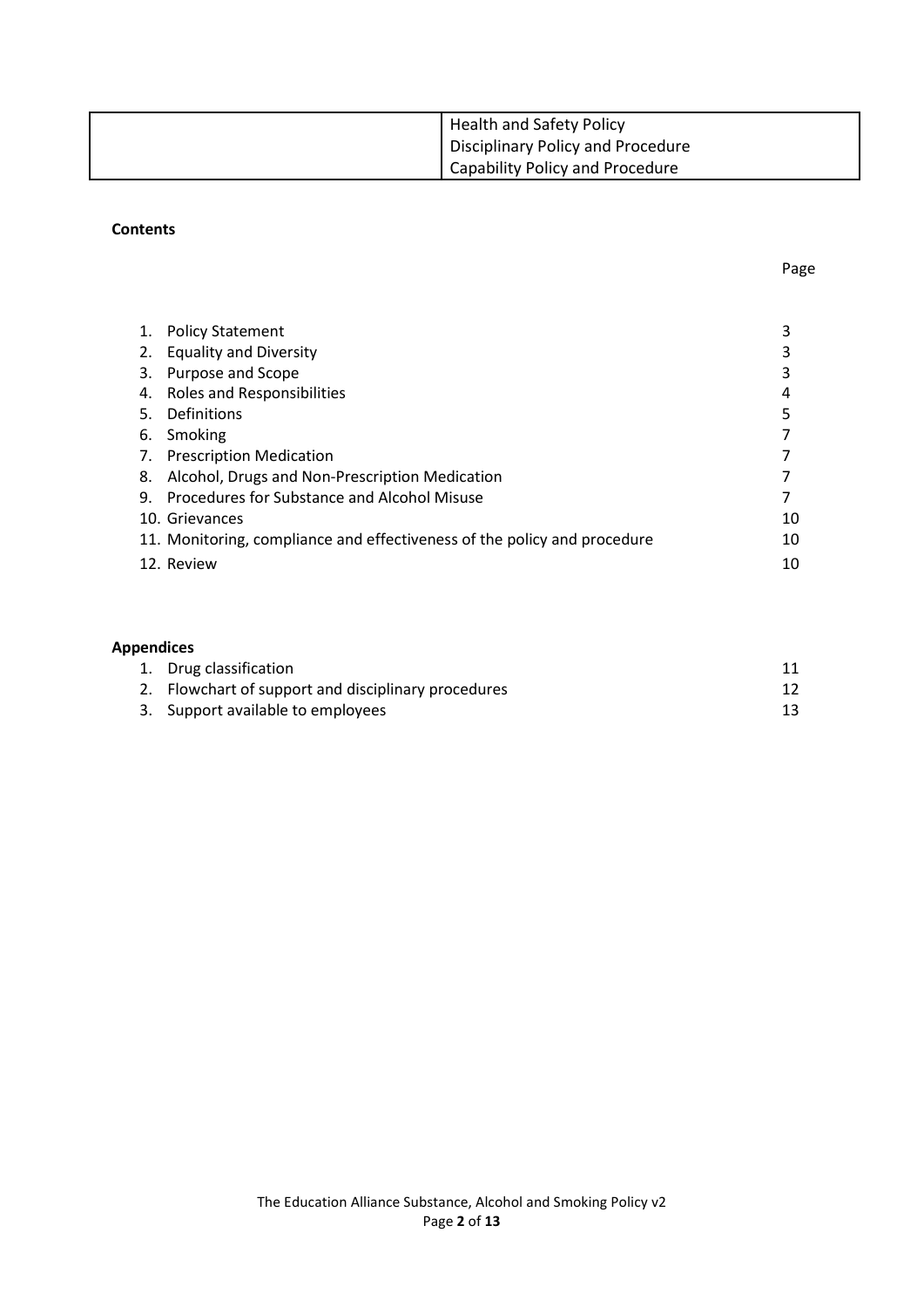# 1. POLICY STATEMENT

We are here to make great schools and happier, stronger communities so that people have better lives. We do this by:

- Always doing what is right
- Trusting in each other and standing shoulder to shoulder
- Doing what we know makes the difference

Doing what is right means always acting with integrity, in the interests of others and being honest, open and transparent.

The Education Alliance (the Trust) is committed to providing a safe and healthy working environment for its employees. The Trust has a legal duty to protect employees' health, safety and welfare. Understanding the signs of drug and alcohol misuse (or abuse) helps the Trust manage health and safety risk in the workplace. This policy details the Trust's expectations and approach towards drug and alcohol-related problems, and it is intended to provide clarity and support for employees. The Trust recognises that alcohol, drug and substance misuse related problems are primarily health and social concerns and staff with such problems require help and treatment. The Trust also aims to reduce the potential for other members of staff, students and other stakeholders to be exposed to the consequences of misuse by others.

As the CIPD advises, 'workplaces present opportunities for early detection, intervention and support. They are settings that can promote the health of workers and influence the health of their families and community. The stability that ensues from holding down a job is often an important factor in facilitating recovery from alcohol- and drug-related problems. Similarly, support and treatment may help to enable employees with a problem to return to work after receiving help. As a result employers, the business community, employees and their families, as well as society as a whole, can benefit.' It is the Trust's intention to balance the use of the Disciplinary Policy for conduct-related issues, with the aim of providing support for employees who acknowledge they have a problem.

From a cultural perspective, the Trust does not serve alcohol on the premises. Drinking at lunchtime is not acceptable and other policies, such as the Expectations and Code of Conduct, encourage staff to make sound judgements, being mindful of their professional position within the community and the reputation of the Trust and its schools.

# 2. EQUALITY AND DIVERSITY

The Education Alliance is committed to:

- Promoting equality and diversity in its policies, procedures and guidelines
- Ensuring staff are protected from unlawful direct or indirect discrimination resulting from a protected characteristic (e.g. age, disability, gender reassignment, marriage and civil partnership, pregnancy and maternity, race, religion or belief, sex or sexual orientation)
- Delivering high quality teaching and services that meet the diverse needs of its student population and its workforce, ensuring that no individual or group is disadvantaged

# 3. PURPOSE AND SCOPE

This Policy applies to all staff employed by the Trust, as well as volunteers, contractors and agency staff working on school premises. The policy provides guidance and clarification regarding expectations and assistance available to staff, in relation to substance and alcohol misuse, vaping and smoking in a fair, consistent and transparent way.

The Education Alliance Substance, Alcohol and Smoking Policy v2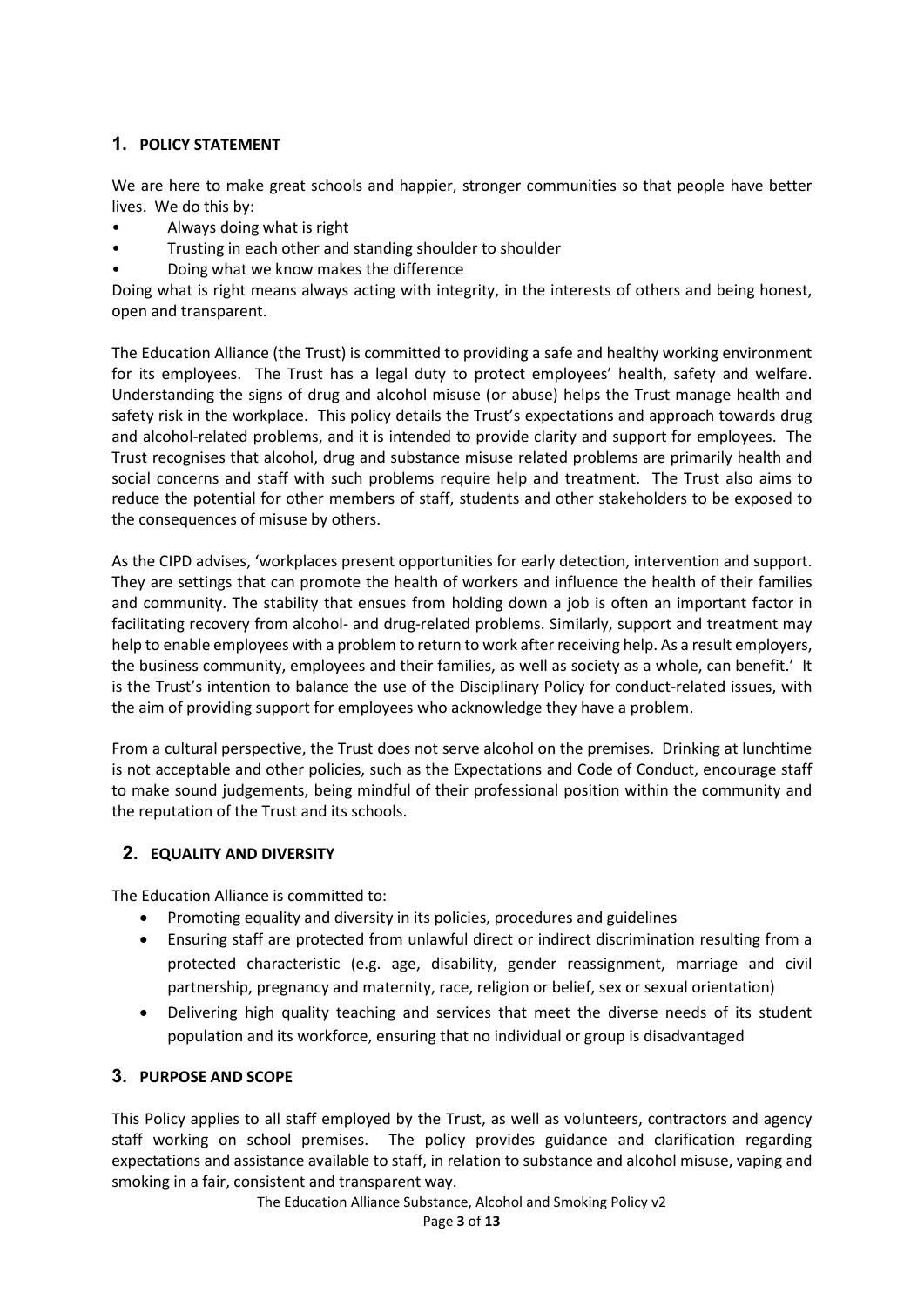The law imposes obligations on employers to ensure a safe system of work both under statute such as the Health and Safety at Work Act 1974, and Common Law, for example, in negligence claims, and the Management of Health and Safety Regulations 1999, regarding risk assessments. The Trust is mindful of its obligations under the Data Protection Act 2018, and the Human Rights Act 1998. The terms of the Transport and Works Act 1992, Road Traffic Act 1988, Misuse of Drugs Act 1971 and Psychoactive Substances Act 2016 also impose severe restrictions on organisations in their capacity as employers in relation to the use of drugs and alcohol. The Smoke Free Public Places and Work Places Regulations of the Health Act 2006 prohibits the smoking of tobacco at work. The Health and Safety at Work Act 1974 requires both employers and employees to maintain a safe working environment and the employer, the employee or both could be liable if an alcohol-related accident occurs at work. The Trust cares about its employees and wants a healthy and engaged workforce, managing such issues effectively through appropriate policies and procedures and the provision of support for individuals who develop dependency problems. In risk assessing situations, the issue of drug and alcohol misuse is more significant in safety-critical roles, for example, where employees are operating machinery. The Trust is mindful of the potential reputational risks associated with drug and alcohol misuse, the safety of students and the credibility of staff.

This policy aims to be constructive and preventative, encouraging early identification of alcohol and substance misuse related problems among employees. It aims to help and support employees who are experiencing problems as a result of substance and alcohol misuse and to assist those who demonstrate determination to deal with their problem and who co-operate fully with the support offered to them. The desire to support an individual employee is balanced with the requirement of the CEO to comply with their duty of care to students and other members of staff.

# 4. ROLES AND RESPONSIBILITIES

The Trust Board is responsible for approving this policy.

The CEO is responsible for ensuring that employees are treated fairly and consistently in the application of this policy and procedure.

The HR Department is responsible for developing, reviewing, implementing and monitoring the effectiveness of this policy, ensuring employees are aware of their rights, the expectations and rules they must adhere to and the support available to them. The HR Department will provide employees and managers with advice and guidance, ensuring this policy is applied fairly and consistently.

Managers and employees with supervisory or leadership responsibilities should be aware of the signs of drug, substance or alcohol misuse, the potential effect on others, performance, attendance and health, and take appropriate action, treating the employee with dignity and respect.

- Managers must seek advice from the HR department when substance misuse is suspected.
- Managers are responsible for ensuring that visitors and contractors are made aware of the terms of the policy.
- Managers are responsible for ensuring the overall safety and welfare of employees and others they come into contact with.
- Managers should ensure staff understand the policy and are aware of the rules and consequences regarding the use of alcohol, drugs and other intoxicating substances.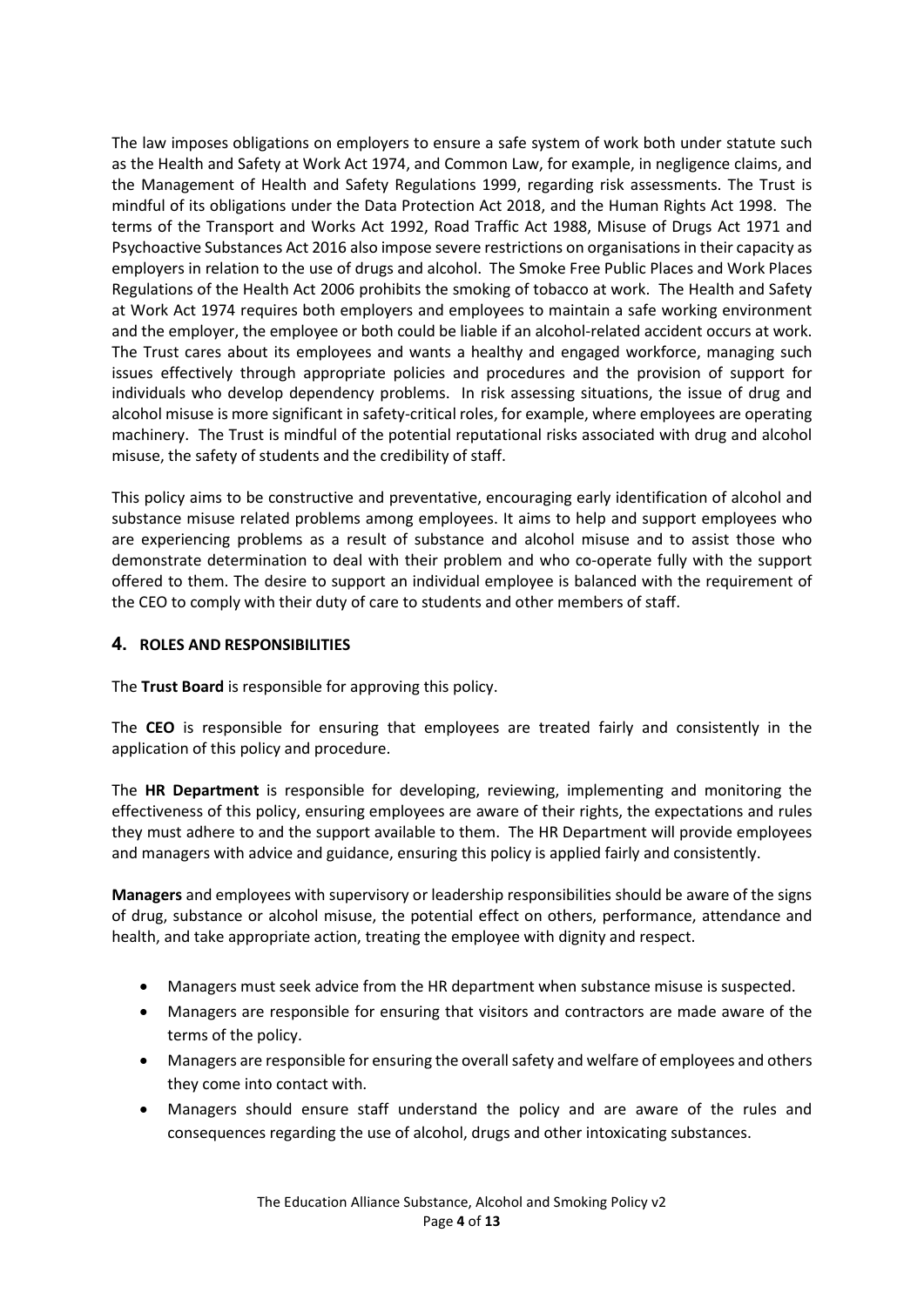- Managers should ensure staff are aware of the support that is available to them should they have a problem (e.g. access to the Employee Assistance Programme and Occupational Health support).
- Managers should intervene at an early stage where changes in performance, behaviour, sickness levels, and attendance patterns are identified to establish whether alcohol or drug misuse may be an underlying cause.
- Managers should provide support and assistance, where appropriate and for a reasonable period, to staff who are dependent upon intoxicating substances to help their recovery.
- Managers should be aware of their own limitations, seek advice, facilitate support, and monitor outcomes.

Employees must familiarise themselves and adhere to this policy, and they are responsible for reporting breaches of the policy to either their line manager, their Headteacher, or the HR Department. Employees are expected to co-operate with any support and assistance provided by the Trust to address, an alcohol or drug misuse problem. Employees must report for work, and remain throughout the working day, in a fit and safe condition to undertake their duties and not be under the influence of alcohol or drugs. Employees are expected to present a professional, courteous and efficient image to those with whom they come into contact at all times and therefore have a responsibility to adopt a responsible attitude towards drinking and taking prescribed and over-thecounter drugs. Employees who experience side effects as a result of taking prescribed or over-thecounter medicines that impair their ability to perform their duties safely and satisfactorily must notify their line manager immediately.

The Trust, through the implementation of this policy, aims to:

- Increase the general awareness/knowledge of employees regarding the risks associated with alcohol consumption and the misuse of drugs, or prescription and non-prescription medication.
- Provide a framework for staff who are experiencing alcohol, drug or substance misuse related problems and to access help and support at an early stage.
- Help managers identify individuals with alcohol, drug or substance misuse related problems
- Create a culture whereby all staff realise the importance of not covering up for individuals with known or suspected alcohol, drug or substance misuse problems.
- Provide managers with guidelines to assist them in managing alcohol, drug or substance misuse related problems.
- Promote a healthy safe working environment and thereby protect the welfare of all individuals (employees, students and visitors) avoiding risks associated with the use of drugs, alcohol and legal highs.
- Reduce and help prevent the incidence of alcohol, drug or substance misuse related work impairment.
- Raise awareness of the Trust's policy relating to smoking/vaping.

# 5. DEFINITIONS

The Health and Safety Executive advises that drug and alcohol misuse is the use of illegal drugs and misuse of alcohol, medicines and substances such as solvents.

 $\bullet$  Intoxicating substance – a substance that changes the way the user feels mentally or physically. It includes alcohol, illegal drugs, legal drugs, prescription medicines (for example tranquillisers, anti-depressants, over-the-counter medicines), solvents, glue, lighter fuel.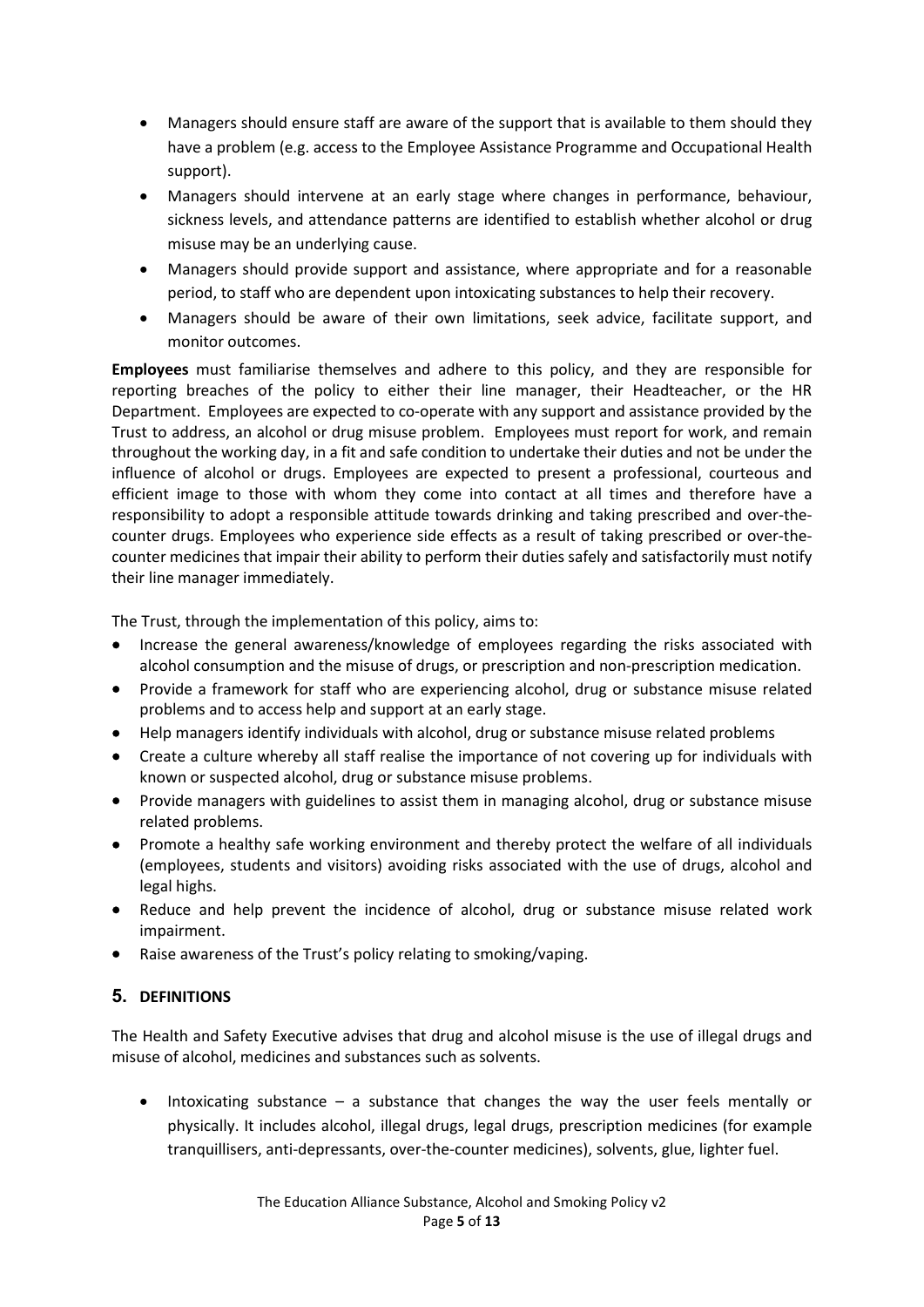- Controlled drugs these are drugs covered by the Misuse of Drugs Act 1971. They include both drugs with no current medical uses as well as medicinal drugs that are prone to misuse. All are considered likely to result in substantial harm to individuals and society.
- Harmful/problematic use or misuse use of an intoxicating substance or substances that harms health, physical, psychological, social or work performance but without dependency being present.
- Dependency a compulsion to keep taking an intoxicating substance either to avoid effects of withdrawal (physical dependence) or to meet a need for stimulation or tranquillising effects or pleasure (psychological dependence).
- Addiction a state of periodic or chronic intoxication produced by the repeated intake of an intoxicating substance. This means that a dependency has developed to such an extent that it has serious detrimental effects on the user and often their family as well, and the individual has great difficulty discontinuing their use. The substance has taken over their life.

# Alcohol misuse refers to:

Drinking behaviours which interfere with an individual's health, work capabilities or conduct, or which affects the work performance and/or safety of others. Such behaviours may include alcohol abuse, alcohol dependence and alcohol use which is harmful to the individual and/or others.

#### Drug and substance misuse refers to:-

Drug misuse refers to the use of a drug for purposes other than that for which the drug was intended, or using a drug in excessive quantities. Drug misuse can include drug addiction and drug misuse can severely affect an individual's physical and mental health, social situation, decisions and behaviours.

Misuse can include:

- The use of any controlled drug as defined by the Misuse of Drugs Act 1971 or any statutory re-enactment.
- The accidental or intentional misuse of prescribed or 'over the counter' medication.
- The misuse of substances, e.g. solvents which can impair behaviour, judgement or job performance of the individual.
- The use of psychoactive substances 'legal highs', not controlled under the Misuse of Drugs Act 1971 with the exception of those in everyday use such as medicines, alcohol, cigarettes and caffeine.

Under the Misuse of Drugs Act 1971, drugs are classified according to their perceived danger and the different drug classifications are detailed in Appendix 1.

Employee must not possess, consume or provide drugs while on duty (except prescription drugs prescribed to the individual). Drug possession or dealing will be reported to the police, without exception. Employees must not report for work while under the influence of drugs, and employees in safety-critical jobs who are found to be under the influence of illegal drugs will be liable to dismissal, regardless of the circumstances. Employees convicted of a criminal offence connected with drugs are likely to be dismissed, regardless of whether the offence took place at work or outside of work. Employees on prescribed medication that may affect their ability to perform their duties must notify their line manager immediately.

Employees must not consume intoxicating substances before coming on duty or when they may be required to attend work at short notice, for example when they are on call. Intoxicating substances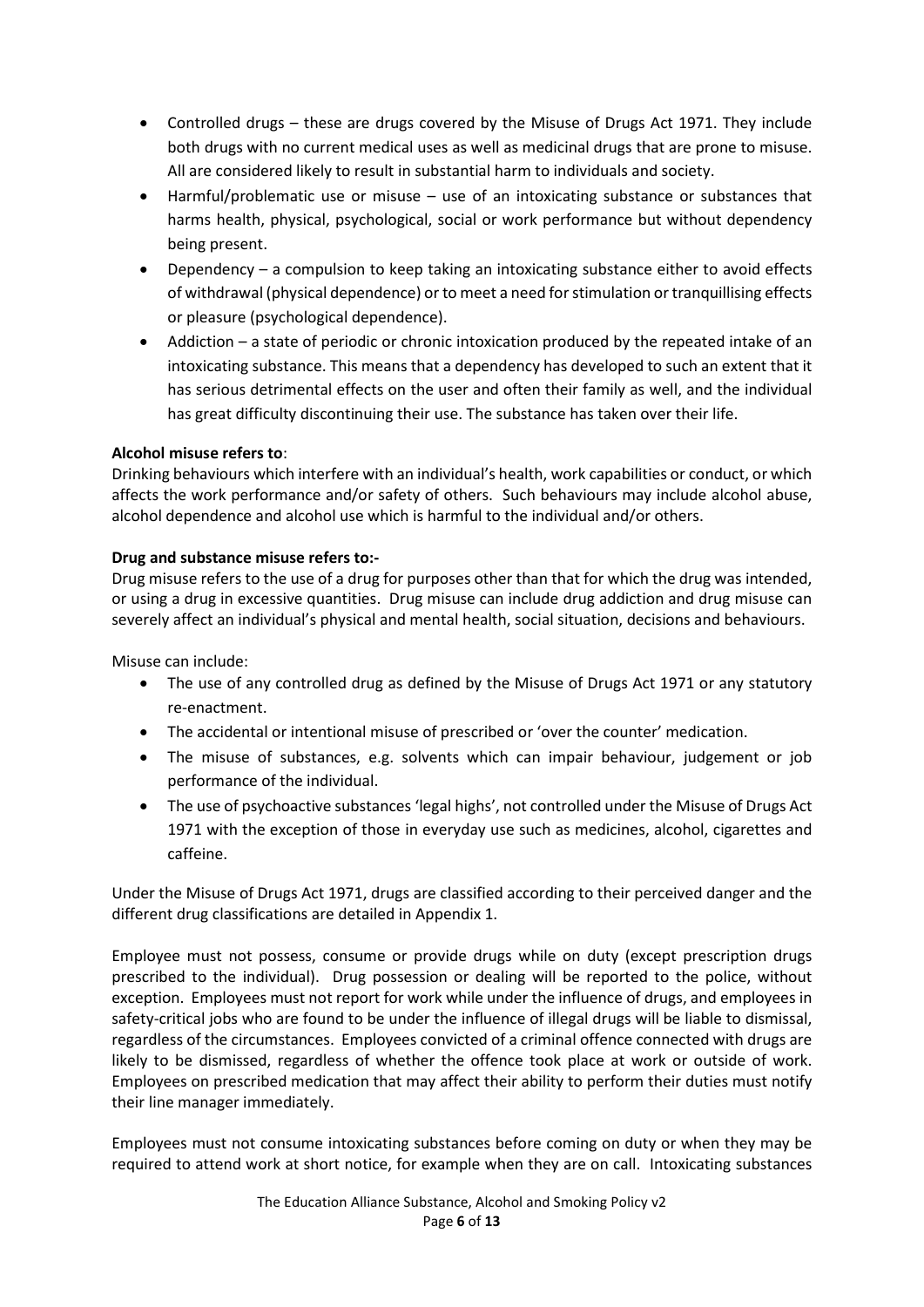such as alcohol may remain in the system for some time and even small amounts can impair performance and jeopardise safety. Employees are personally responsible for allowing sufficient time for the intoxicating substance to leave their system before reporting for work.

# 6. SMOKING AND VAPING

Staff must not smoke or vape on school premises, outside the school gates or entrances, or in areas that are visible to students. They must also ensure they do not smoke in front of students whilst undertaking work related activities (e.g. trips and visits). To ensure equality for all employees, there are no designated smoking breaks; therefore staff choosing to smoke must do so in their normal break times (e.g. lunch break).

Tools to help with stopping smoking are available through the school's employee assistance programme (EAP). For more information, employee should speak to a member of the HR Department or access the EAP online.

# 7. PRESCRIPTION MEDICATION

Certain prescription drugs and over the counter preparations can affect performance and create a safety risk. All employees should check with their doctor or pharmacist before taking any medicines, which could impair their work performance or cause drowsiness. Where an employee is taking prescription drugs or over the counter preparations, which could affect performance and/or create a safety risk, he/she should inform their line manager immediately, to enable a risk assessment to be undertaken.

Employees may seek professional help either personally or through the Trust's Employee Assistance Programme. The HR Department will work with managers and staff to facilitate a structured support programme wherever possible.

# 8. ALCOHOL, DRUGS AND NON-PRESCRIPTION MEDICATION

No employee or other person under the school's control shall, in connection with any work-related activity:

- a) report, or endeavour to report, for duty having consumed alcohol, drugs or non-prescription medication likely to render him/her unfit and/or unsafe for work;
- b) consume or be under the influence of alcohol or drugs while on duty.
- c) store alcohol or drugs in personal areas such as lockers and desk drawers; or attempt to sell or give alcohol, drugs or legal highs to any other employee or other person on the school premises.
- d) consume alcohol during working hours or at break times (e.g. lunch or on-call duties) or while undertaking work-related duties e.g. trips and visits.

There will be no consumption of alcohol on the school premises unless agreed by the CEO during staff or social events outside of the normal school day.

# 9. PROCEDURES FOR SUBTANCE AND ALCOHOL MISUSE

Whilst the Trust aims to support staff who admit to drug or alcohol misuse, the Trust must also ensure that employees are aware of the potential consequences of breaching this policy. Where an employee acknowledges that he/she has a problem with alcohol or drugs he/she may approach their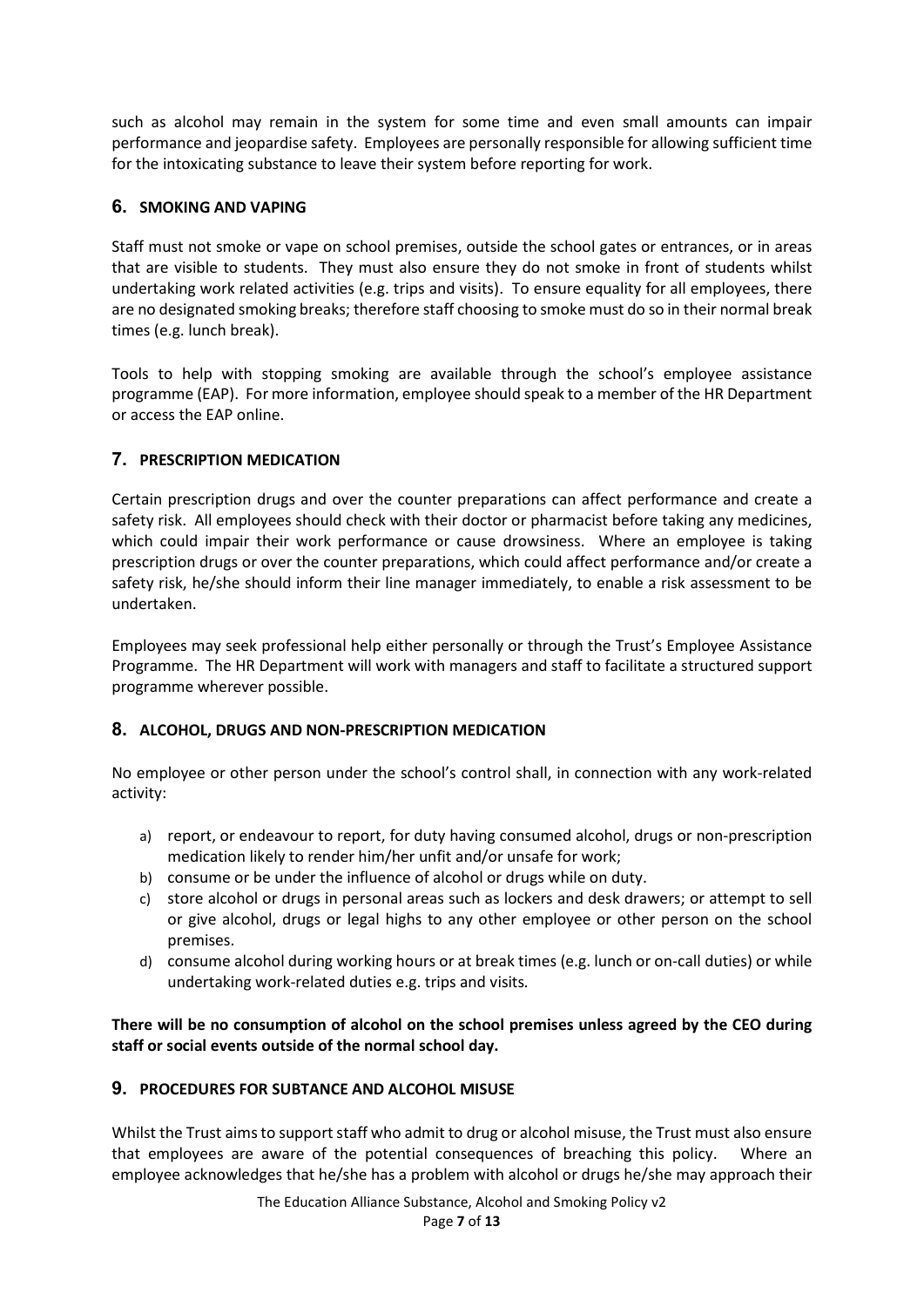line manager, a trade union representative, a work colleague or the HR Department for advice and the employee should be given encouragement and support to facilitate access to appropriate services.

The Trust will, where appropriate to do so, adopt a constructive and supportive approach when dealing with employees who may be experiencing drug or alcohol dependency/addiction. This means that employees seeking assistance for a substance misuse problem will not have their employment terminated simply because of their dependence/addiction. However, if performance, attendance or behaviour is unacceptable, despite any support and assistance that can be offered, ultimately dismissal may be unavoidable. Notwithstanding the above, there will be circumstances where breaches of the policy, whether dependency-related or not, will be treated as a disciplinary matter and may result in the summary dismissal of the employee. Examples of issues that will be subject to disciplinary action, including the possibility of dismissal, are:

- deliberate disregard for personal safety and that of others associated with the use of intoxicating substances
- unacceptable behaviour in the workplace associated with the use of intoxicating substances
- being found incapable of performing normal duties satisfactorily and safely as a result of consuming alcohol or taking drugs
- consuming intoxicating substances during the working day including rest and lunch breaks or when rostered on call and liable to be called upon to work at short notice
- possession, consumption, dealing/trafficking, selling, storage of controlled drugs either on work premises or engaging in such activities outside of work
- being disqualified from driving as a result of alcohol- or drug-related offences (employees required under their contract of employment to drive a vehicle)

 making malicious or vexatious allegations that a colleague is misusing intoxicating substances. This list is illustrative only and should not be regarded as exclusive or exhaustive. Disciplinary action will be in all cases proportionate to the circumstances of the breach of the policy.

Where a manager has concerns that an employee may have a problem with alcohol or drug misuse, they should seek advice from the HR Department, and the Headteacher should also be notified. It may be helpful for a meeting to take place with the employee, informally, to discuss the concerns and potential supportive measures, alongside a risk assessment, considering how any risks may be managed. It's important that the approach taken at the initial meeting is supportive rather than confrontational, to leave open the possibility for the employee to request assistance in the future. When discussing the problem with the employee the desire to assist the employee should be uppermost in the mind of the manager. It is important that accusations are not made, but details of concerns should be clearly stated and openly discussed. Where the employee acknowledges the problem, advice on options for support should apply.

The issue(s) that have been occurring should be defined and possible reasons or causes discussed (not assumed). Once a problem is declared, the manager and HR should reassure the employee of confidentiality and that help will be offered within certain parameters. The actions that could be taken by all parties should be discussed, a plan should be agreed and put into place and areas for improvement should be agreed, alongside the monitoring period. Once the employee declares a problem with alcohol or drugs, the HR Department will seek the employee's consent for a referral to be made to the Occupational Health Department. The HR Department will also share signposting information with the employee, to ensure they are aware of the support options available to them. The employee may be offered onward referral to supportive counselling and treatment agencies. Once a way forward has been determined, the line manager should work with HR and the employee (and their trade union representative if they have one) to formulate a reasonable timescale for actions and improvements to be made, alongside monitoring methods, ensuring progress is jointly measured.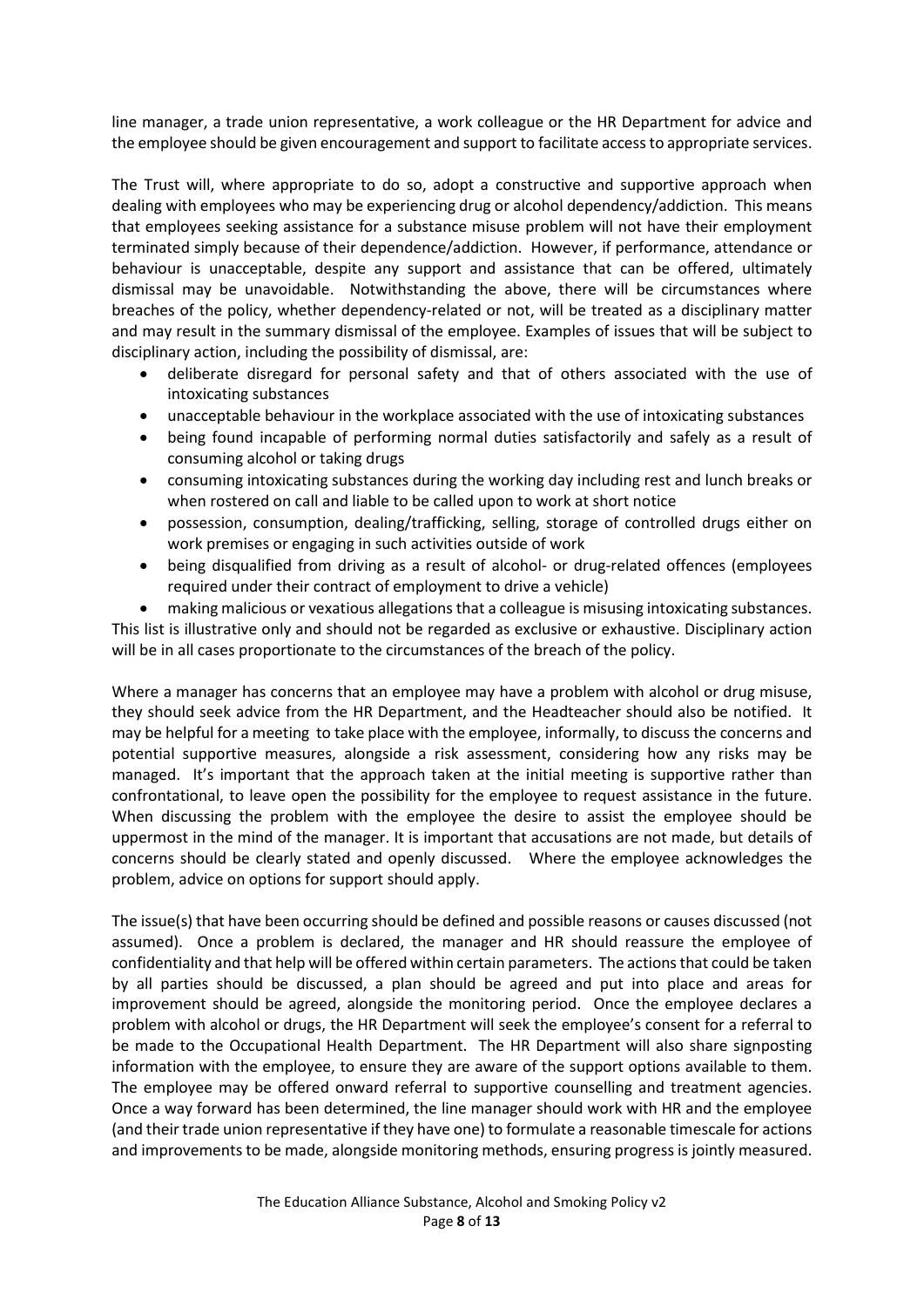When an employee admits to a drug or alcohol problem, current/relevant disciplinary proceedings may be suspended and the organisation will assist the employee in their rehabilitation. Where an employee has been diagnosed as having a drug or alcohol problem, reasonable time off with pay will be allowed for counselling. If an employee has successfully completed a course of counselling or other treatment and later relapses, the Trust will consider whether to permit another period of treatment or to invoke the Disciplinary Procedure. During the period of treatment, the Occupational Health Department will keep the manager and the HR Department up to date regarding the employee's progress, the likely return-to-work day and whether alternative employment needs to be considered. After the return, the manager, the employee and the HR Department will review the employee's progress.

The school will continue to hold the employee accountable for his or her performance and/or conduct, regardless of whether or not the employee has admitted an alcohol or drug related problem, however, the support the employee accesses and the resulting outcomes will also be taken into consideration. When people are recovering from drug or alcohol problems, they often lack self-esteem and lose confidence in their skills and in socialising with their work colleagues. If they have been absent from work, returning to work can be easier for the employee if their line manager has been regular contact with them. When arranging contact with an employee, the manager should agree the mode and frequency with them, to ensure it works for both parties. An employee may need some time to settle back into the workplace after an absence due to a drug or alcohol problem. Psychological vulnerability can result in a relapse; for this reason employees returning to work should be given the time to settle into their responsibilities and avoid stressful environments.

Where an employee has concerns that another employee is suffering from alcohol or drug misuse, they should raise their concerns with either their line manager or HR. Confidential support is also available for staff supporting family/friends through substance or alcohol misuse, addiction or dependency, via the Employee Assistance Programme.

If an employee is suspected of not being fit for work due to alcohol of drug misuse, suspension with full pay, pending an investigation may be deemed appropriate. The school should make it absolutely clear that the employee is not permitted to drive and a taxi, if necessary, should be organised to take the employee home. Following investigation, the employee will be recalled to the workplace to attend an investigatory interview to establish his or her version of events as per the Disciplinary Policy and Procedure. Depending on the outcome of the investigations, disciplinary action may follow up to and including dismissal for gross misconduct. Where disciplinary action is taken, it will be proportionate, reasonable and fairly applied. Alternatively, if it is established through investigations that the employee has an alcohol addiction advice on options for support should also apply.

Disciplinary investigations will include the following considerations:

- safety-critical work
- alcohol (the most commonly used drug in the world)
- illegal drugs taken during leisure time
- illegal drugs brought on to company premises for own use or to deal
- prescription medicines
- solvents
- one-off incident or a pattern of incidents
- dependency
- repeat problems or a relapse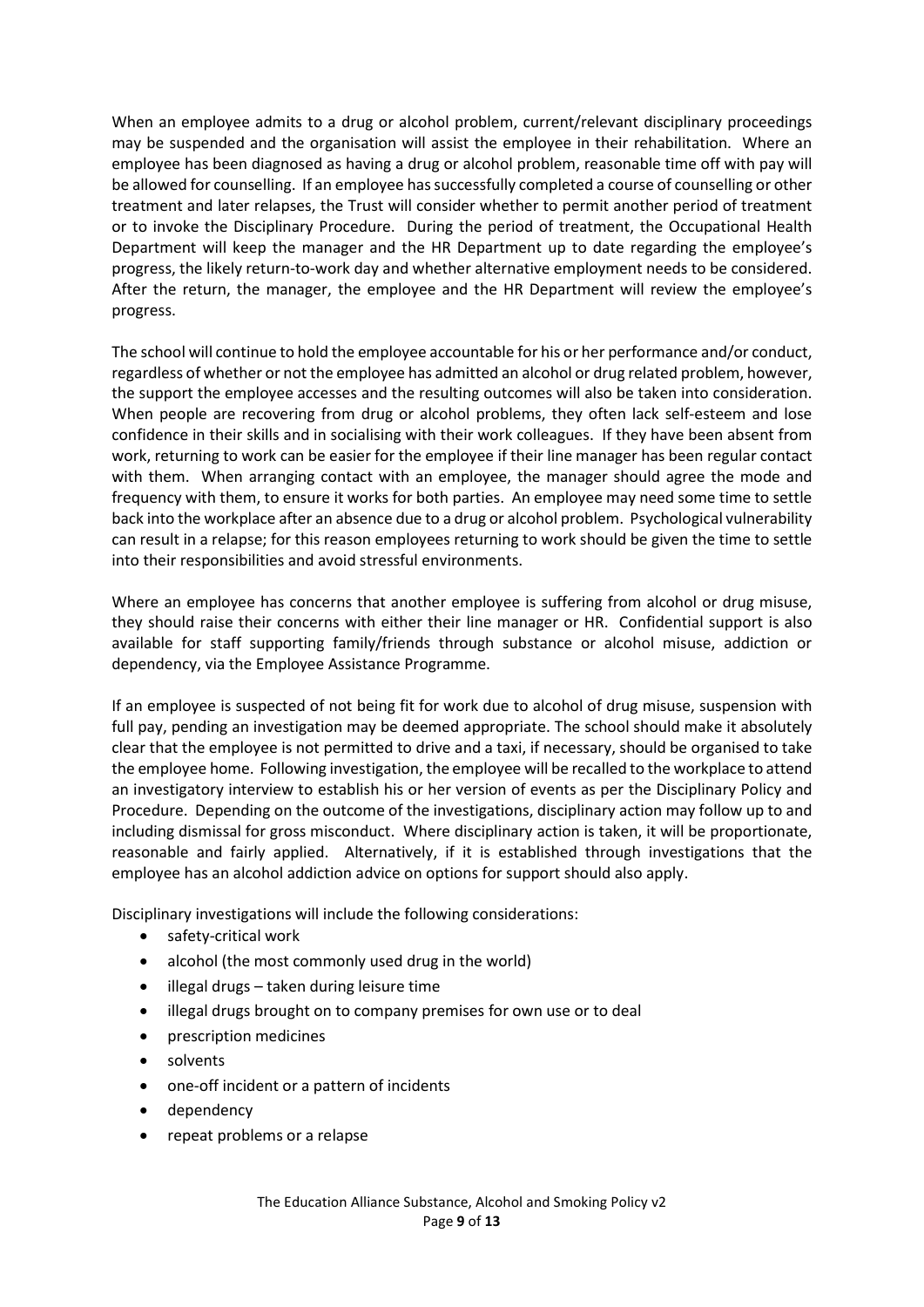At all stages of the procedure, the employee will be encouraged to access the EAP for confidential support, and the HR Department will also signpost the employee to other forms of support.

If an employee is alleged to have attended work in possession of drugs, or alleged to have been dealing in drugs, the Trust must report the alleged offence to the police.

Employees with a drink or drug problem have the same rights to confidentiality and privacy as they would if they had any other medical or psychological condition. Health information is sensitive personal data under the Data Protection Act, and all information and reports surrounding possible drug or alcohol misuse must be handled securely and confidentially. The right to privacy includes the content of lockers, therefore if a search is deemed necessary; this should be conducted by the police.

It is the employee's choice whether to be open with none, some or all colleagues about the reasons they may need extra time off and what they're doing about their problems. Openness can result in greater understanding and support for the person concerned; however, legally, this is and must be the choice of the employee.

# 10. GRIEVANCES

Employees who wish to submit a complaint regarding the policy and/or its application, should use the Trust's Grievance Procedure to submit their complaint.

# 11. MONITORING COMPLIANCE WITH AND EFFECTIVENESS OF THE POLICY

Effectiveness and compliance will be monitored by the HR Department on an annual basis.

# 12. REVIEW

This policy will be reviewed within 2 years of the date of implementation with recognised trade unions via the JCNC.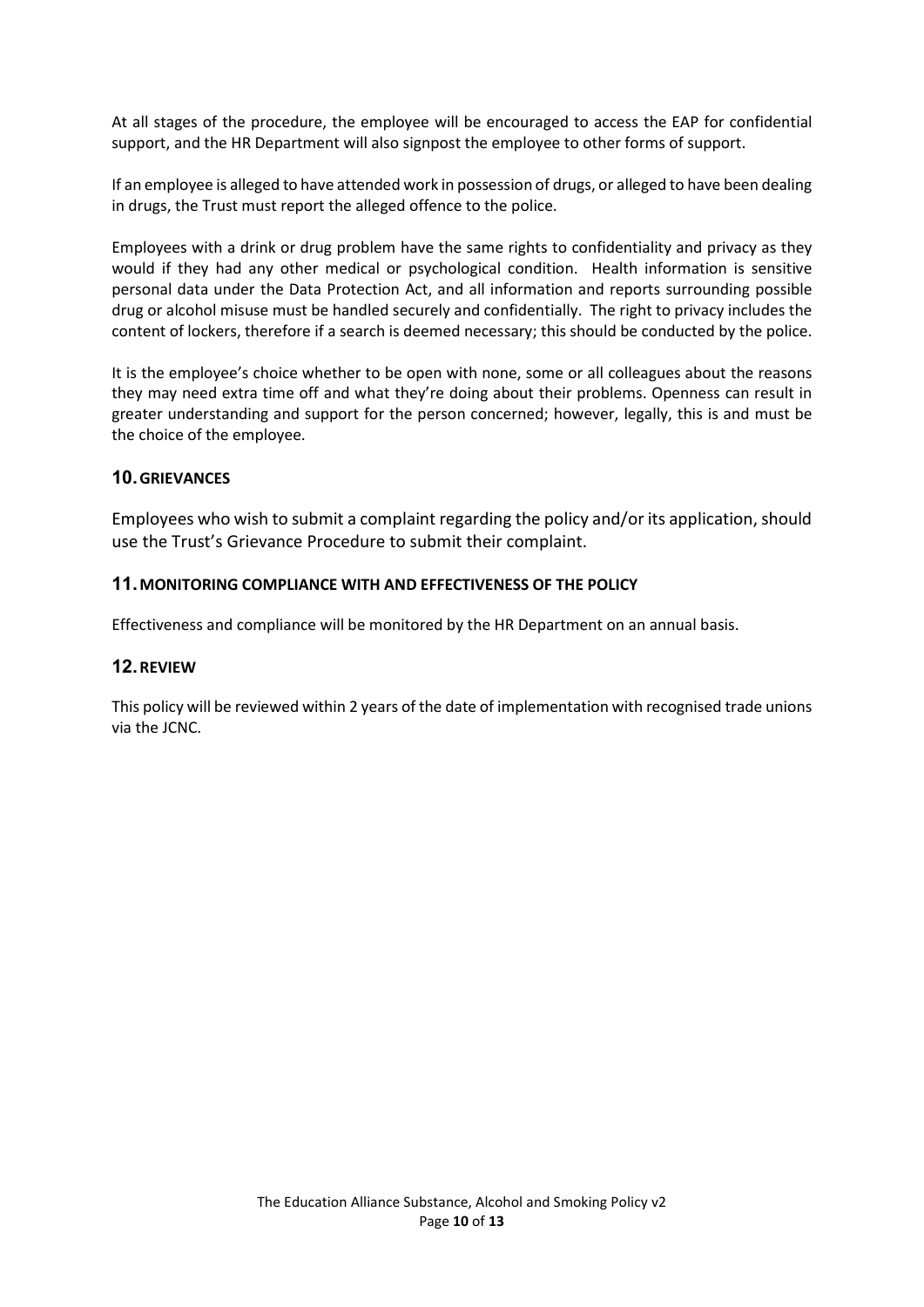### DRUG CLASSIFICATION

| <b>Class</b>              | <b>Drug</b>                                                                                                                                                                                                                                                |
|---------------------------|------------------------------------------------------------------------------------------------------------------------------------------------------------------------------------------------------------------------------------------------------------|
| ΙA                        | Crack cocaine, cocaine, ecstasy (MDMA), heroin, LSD, magic mushrooms,<br>methadone, methamphetamine (crystal meth)                                                                                                                                         |
| ΙB                        | Amphetamines, barbiturates, cannabis, codeine, ketamine, methylphenidate<br>(Ritalin), synthetic cannabinoids, synthetic cathinones (eg mephedrone,<br>methoxetamine)                                                                                      |
|                           | Anabolic steroids, benzodiazepines (diazepam), gamma hydroxybutyrate (GHB),<br>gamma-butyrolactone (GBL), piperazines (BZP), khat                                                                                                                          |
| Temporary<br>class drugs* | Some methylphenidate substances (ethylphenidate, 3,4-dichloromethylphenidate<br>(3,4-DCMP), methylnaphthidate (HDMP-28), isopropylphenidate (IPP or IPPD), 4-<br>methylmethylphenidate, ethylnaphthidate, propylphenidate) and their simple<br>derivatives |

\*The government can ban new drugs for 1 year under a 'temporary banning order' while they decide how the drugs should be classified.

Reference: https://www.gov.uk/penalties-drug-possession-dealing

N.B. This document is subject to change in line with current legislation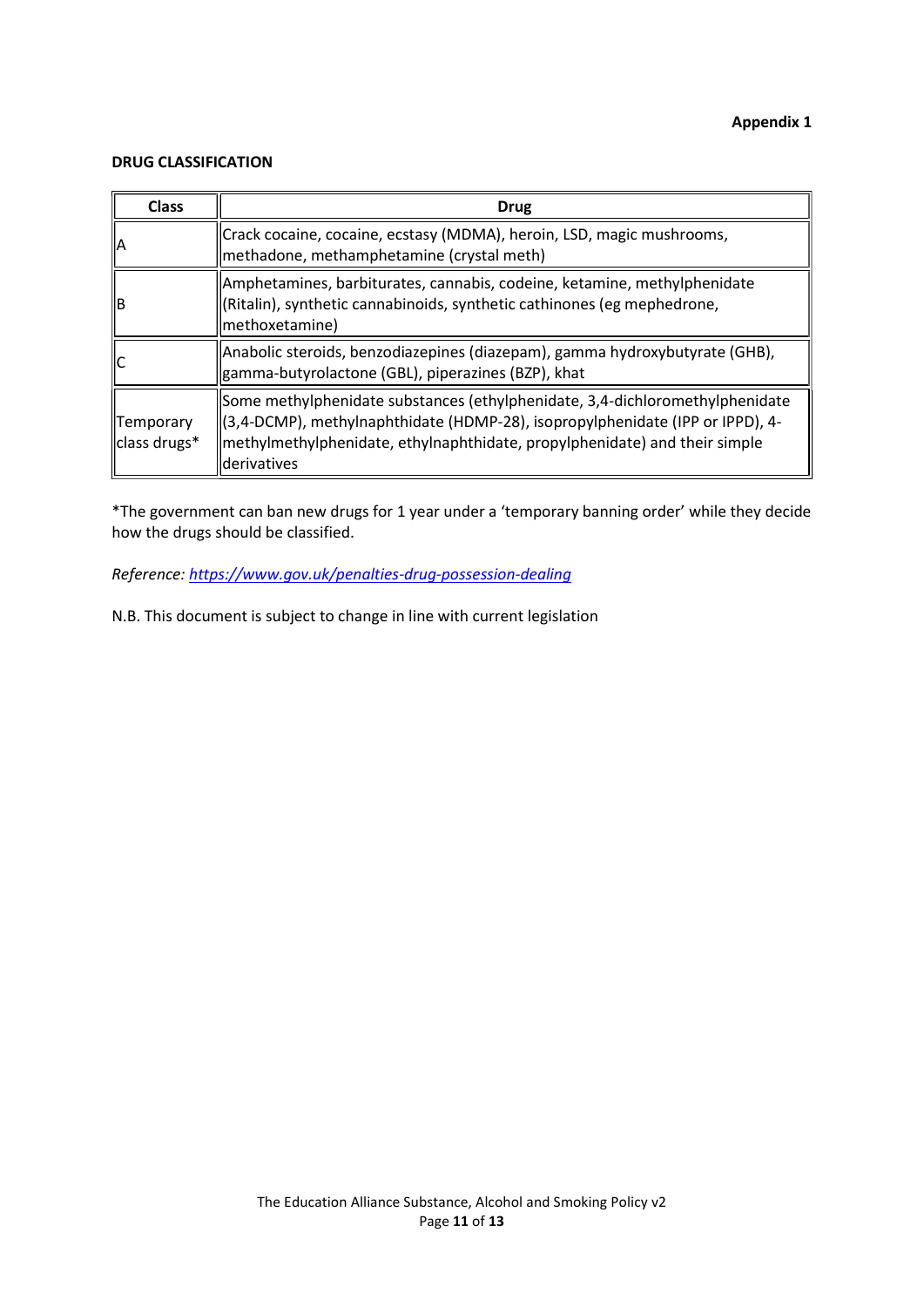#### Appendix 2

#### Flowchart detailing support and disciplinary processes



The Education Alliance Substance, Alcohol and Smoking Policy v2 Page 12 of 13